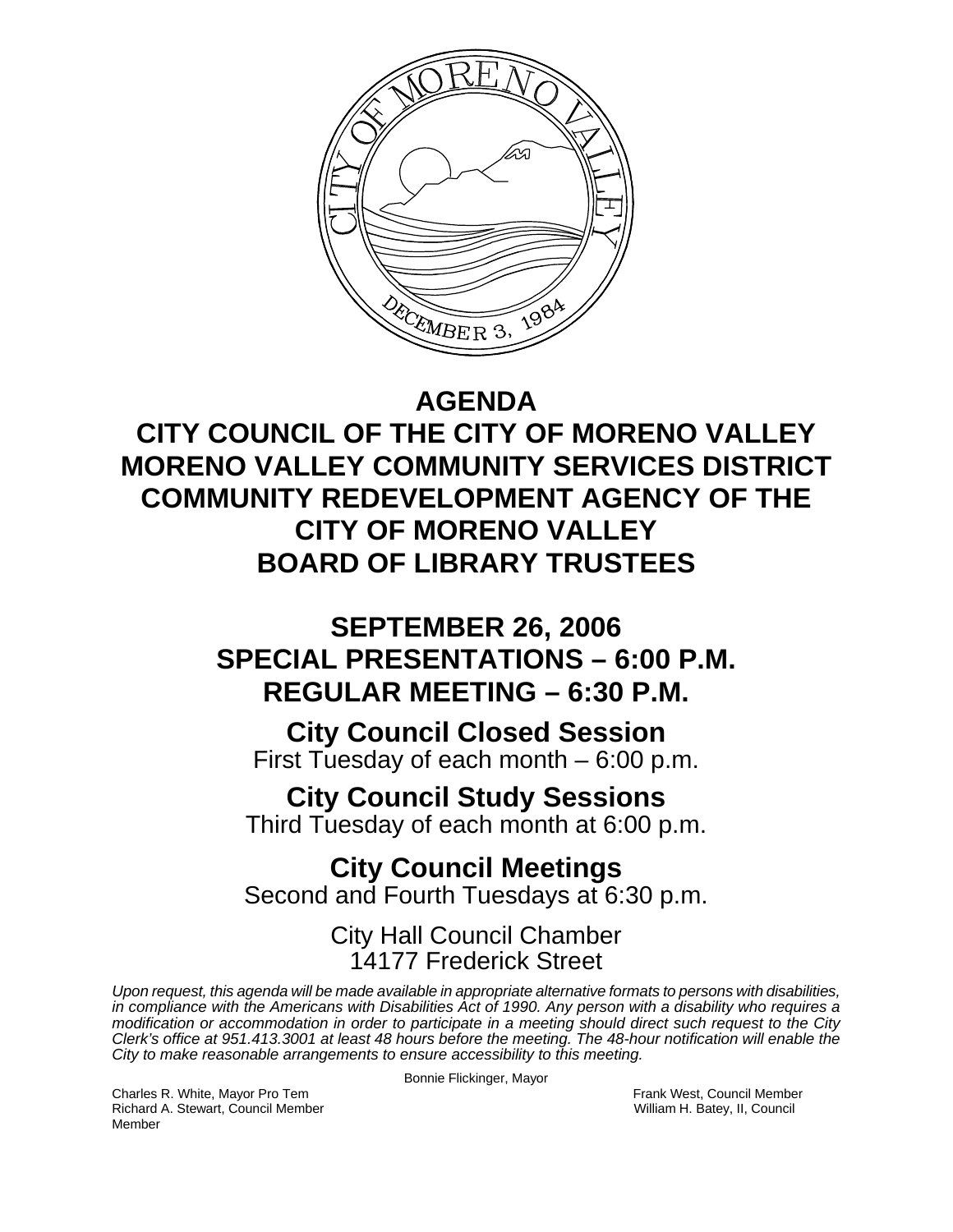# **AGENDA CITY COUNCIL OF THE CITY OF MORENO VALLEY SEPTEMBER 26, 2006**

**CALL TO ORDER**

# SPECIAL PRESENTATIONS – 6:00 p.m.

- 1. Recognition of Former Traffic Safety Commissioner John Kozal
- 2. Proclamation Recognizing Police Chief William Di Yorio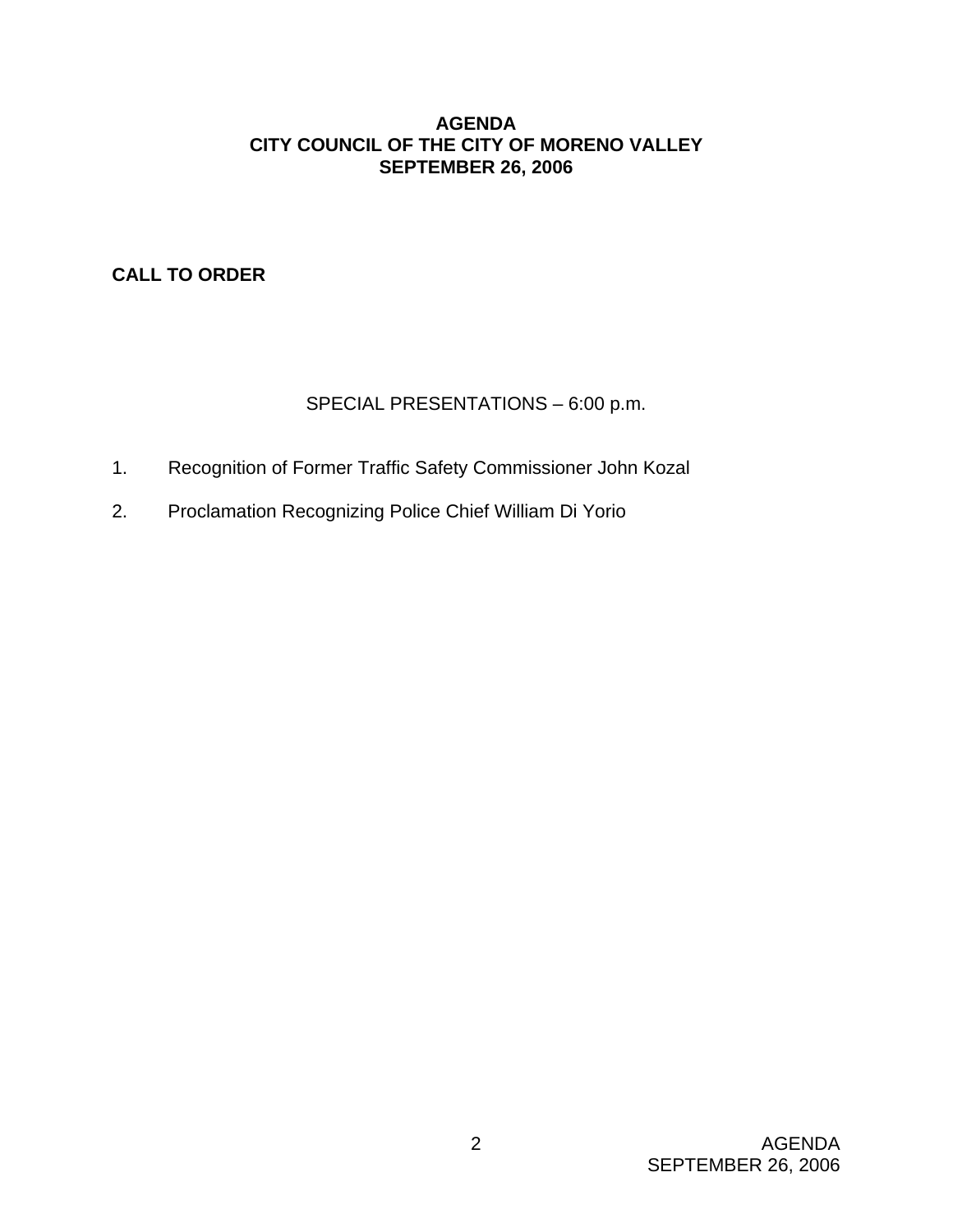# **AGENDA JOINT MEETING OF THE CITY COUNCIL OF THE CITY OF MORENO VALLEY MORENO VALLEY COMMUNITY SERVICES DISTRICT COMMUNITY REDEVELOPMENT AGENCY OF THE CITY OF MORENO VALLEY AND THE BOARD OF LIBRARY TRUSTEES**

#### **REGULAR MEETING - 6:30 P.M. SEPTEMBER 26, 2006**

**CALL TO ORDER** (Joint Meeting of the City Council of the City of Moreno Valley, Moreno Valley Community Services District, Community Redevelopment Agency of the City of Moreno Valley and the Board of Library Trustees - actions taken at the Joint Meeting are those of the Agency indicated on each Agenda item)

#### **PLEDGE OF ALLEGIANCE**

**INVOCATION** – Pastor Carl Dodd, Spiritual Uplift Church

# **ROLL CALL**

#### **INTRODUCTIONS**

PUBLIC COMMENTS **ON MATTERS ON THE AGENDA** WILL BE TAKEN UP AS THE ITEM IS CALLED FOR BUSINESS, BETWEEN STAFF'S REPORT AND CITY COUNCIL DELIBERATION (SPEAKER SLIPS MAY BE TURNED IN UNTIL THE ITEM IS CALLED FOR BUSINESS.) Those wishing to speak should submit a BLUE speaker slip to the Bailiff. There is a three-minute limit per person. All remarks and questions shall be addressed to the presiding officer or to the City Council and not to any individual Council member, staff member or other person.

PUBLIC COMMENTS **ON MATTERS NOT ON THE AGENDA** UNDER THE JURISDICTION OF THE CITY COUNCIL WILL BE HEARD PRIOR TO CITY COUNCIL REPORTS AND CLOSING COMMENTS. IN THE EVENT THAT THE AGENDA ITEM FOR SUCH PUBLIC COMMENTS HAS NOT BEEN CALLED BY 9:00 P.M., IT SHALL BE CALLED AS THE NEXT ITEM OF BUSINESS FOLLOWING THE CONCLUSION OF ANY ITEM BEING HEARD AT 9:00 P.M. Those wishing to speak should submit a BLUE speaker slip to the Bailiff. There is a three-minute limit per person. All remarks and questions shall be addressed to the presiding officer or to the City Council and not to any individual Council member, staff member or other person.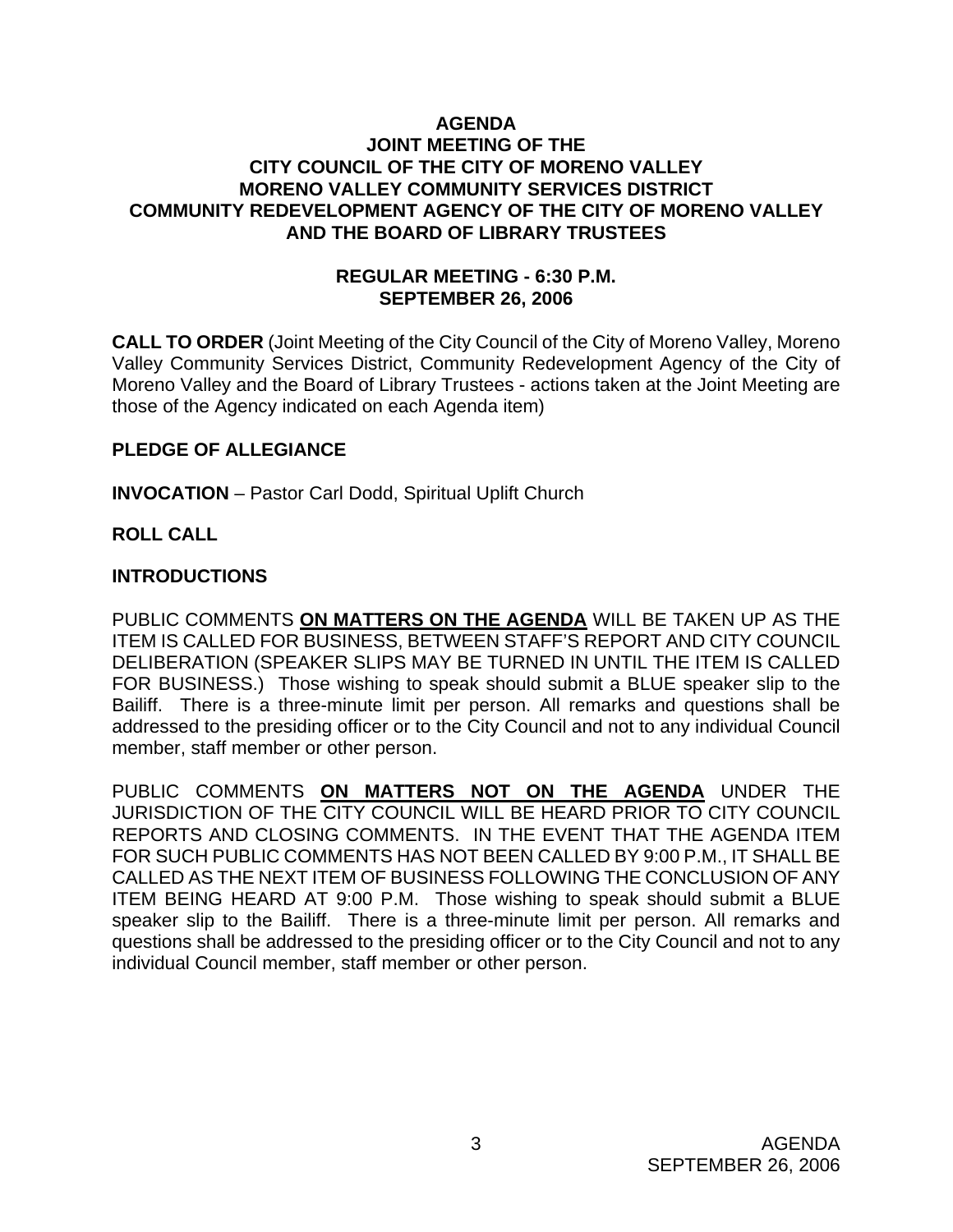# **JOINT CONSENT CALENDARS (SECTIONS A-D) OF THE CITY COUNCIL OF THE CITY OF MORENO VALLEY, MORENO VALLEY COMMUNITY SERVICES DISTRICT, COMMUNITY REDEVELOPMENT AGENCY OF THE CITY OF MORENO VALLEY, AND THE BOARD OF LIBRARY TRUSTEES**

All items listed under the Consent Calendars, Sections A, B, C, and D are considered to be routine and non-controversial, and may be enacted by one motion unless a member of the Council, Community Services District, Redevelopment Agency or the Board of Library Trustees requests that an item be removed for separate action. The motion to adopt the Consent Calendars is deemed to be a separate motion by each Agency and shall be so recorded by the City Clerk. Items withdrawn for report/discussion will be heard after public hearing items.

# **A. CONSENT CALENDAR** - **CITY COUNCIL**

- A1. ORDINANCES FIRST READING BY TITLE ONLY Recommendation: Waive reading of all Ordinance Introductions and read by title only.
- A2. LEGISLATIVE UPDATE (Report of: Assistant City Manager) Recommendation: Receive and file the informational report.
- A3. RESOLUTION READOPTING CONFLICT OF INTEREST CODE (Report of: City Clerk's Department) Recommendation: Adopt Resolution No. 2006-107, readopting a Conflict of Interest Code to amend the list of designated employees having filing requirements, and repealing all prior enactments on the same subject;

Resolution No. 2006-107

 A Resolution of the City Council of the City of Moreno Valley, California, Readopting a Conflict of Interest Code by Reference to the Fair Political Practices Commission's Standard Model Conflict of Interest Code, and Repealing All Prior Enactments on the Same Subject

- A4. REPLACEMENT VEHICLE PURCHASE FOR POLICE DEPARTMENT (Report of: Police Department) Recommendation: Approve an appropriation of \$16,000.00 from the Equipment Replacement Reserve Account, 62410.6642.645, to replace the Police Department Evidence Van due to excessive repair costs resulting from a traffic collision.
- A5. AN ORDINANCE OF THE CITY COUNCIL OF THE CITY OF MORENO VALLEY AMENDING TITLE 9 OF THE CITY OF MORENO VALLEY MUNICIPAL CODE BY AMENDING SUBSECTION 9.01.090A OF CHAPTER 9.01 RELATING TO ZONING DISTRICTS; SUBSECTION 9.03.020G – K OF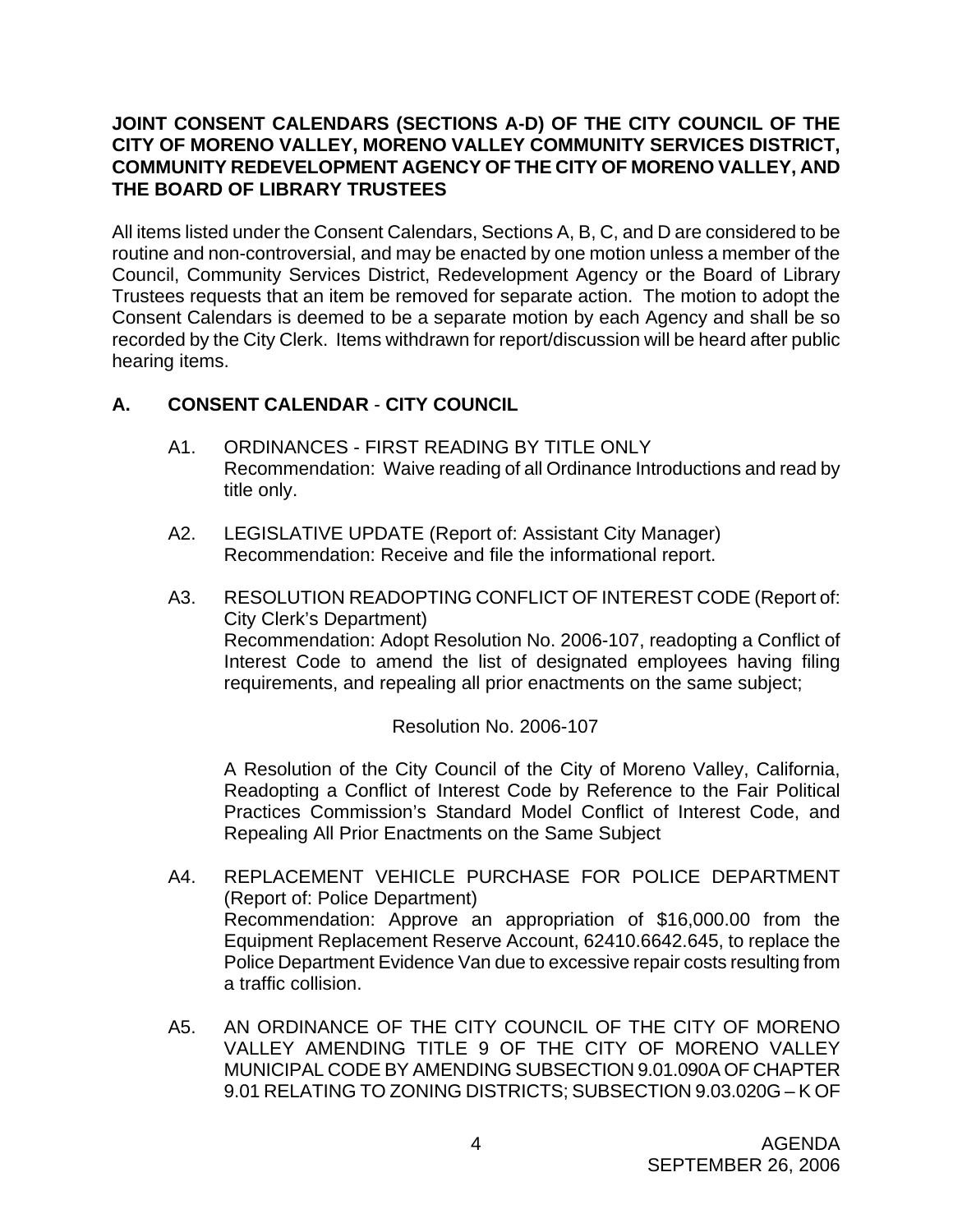CHAPTER 9.03 RELATING TO THRESHOLD DENSITIES; TABLE 9.03.040- 6 OF CHAPTER 9.03 RELATING TO THRESHOLD DENSITIES; SECTION 9.07.040 OF CHAPTER 9.07 RELATING TO MEDICAL USE OVERLAY DISTRICT; SUBSECTION 9.13.030A OF CHAPTER 9.13 RELATING TO THE PLANNED DEVELOPMENT DISTRICT; AND DELETING SECTION 9.07.010 OF CHAPTER 9.07 RELATING TO THE PLANNED DEVELOPMENT DISTRICT; AMENDING THE OFFICIAL ZONING ATLAS TO ADD THE MEDICAL OVERLAY ZONE; AND FINDING THE AMENDMENT (PA06-0121) IS EXEMPT UNDER SECTION 15061 OF THE CALIFORNIA ENVIRONMENTAL QUALITY ACT GUIDELINES (RECEIVED FIRST READING AND INTRODUCTION ON SEPTEMBER 12, 2006 ON A 5-0 VOTE) (Report of: Community Development Department) Recommendation: Adopt Ordinance No. 726.

#### Ordinance No. 726

 An Ordinance of the City Council of the City of Moreno Valley Amending Title 9 of the City of Moreno Valley Municipal Code by Amending Subsection 9.01.090A of Chapter 9.01 Relating to Zoning Districts; Subsection 9.03.020G – K of Chapter 9.03 Relating to Threshold Densities; Table 9.03.040-6 of Chapter 9.03 Relating to Threshold Densities; Section 9.07.040 of Chapter 9.07 Relating to Medical Use Overlay District; Subsection 9.13.030A of Chapter 9.13 Relating to the Planned Development District; and Deleting Section 9.07.010 of Chapter 9.07 Relating to the Planned Development District; Amending the Official Zoning Atlas to Add the Medical Overlay Zone; and Finding the Amendment (PA06-0121) is Exempt Under Section 15061 of the California Environmental Quality Act Guidelines

- A6. TRACT 31591 TRAFFIC SIGNAL ACCEPT IMPROVEMENT CREDIT AGREEMENT – DEVELOPMENT IMPACT FEES FOR TRAFFIC SIGNALS, INTERSECTION OF EUCALYPTUS AVENUE AND MORRISON STREET, DEVELOPER – MVGH 2004, LLC, IRVINE, CA (Report of: Public Works Department) Recommendation:
	- 1. Accept the Improvement Credit Agreement Development Impact Fees for Traffic Signals (DIF Agreement) for Tract 31591 Traffic Signal.
	- 2. Authorize the Mayor to execute the Agreement.
	- 3. Direct the City Clerk to forward the signed Agreement to the County Recorder's Office for recordation.
- A7. TRACT MAP 22180-3 SINGLE FAMILY RESIDENTIAL ACCEPT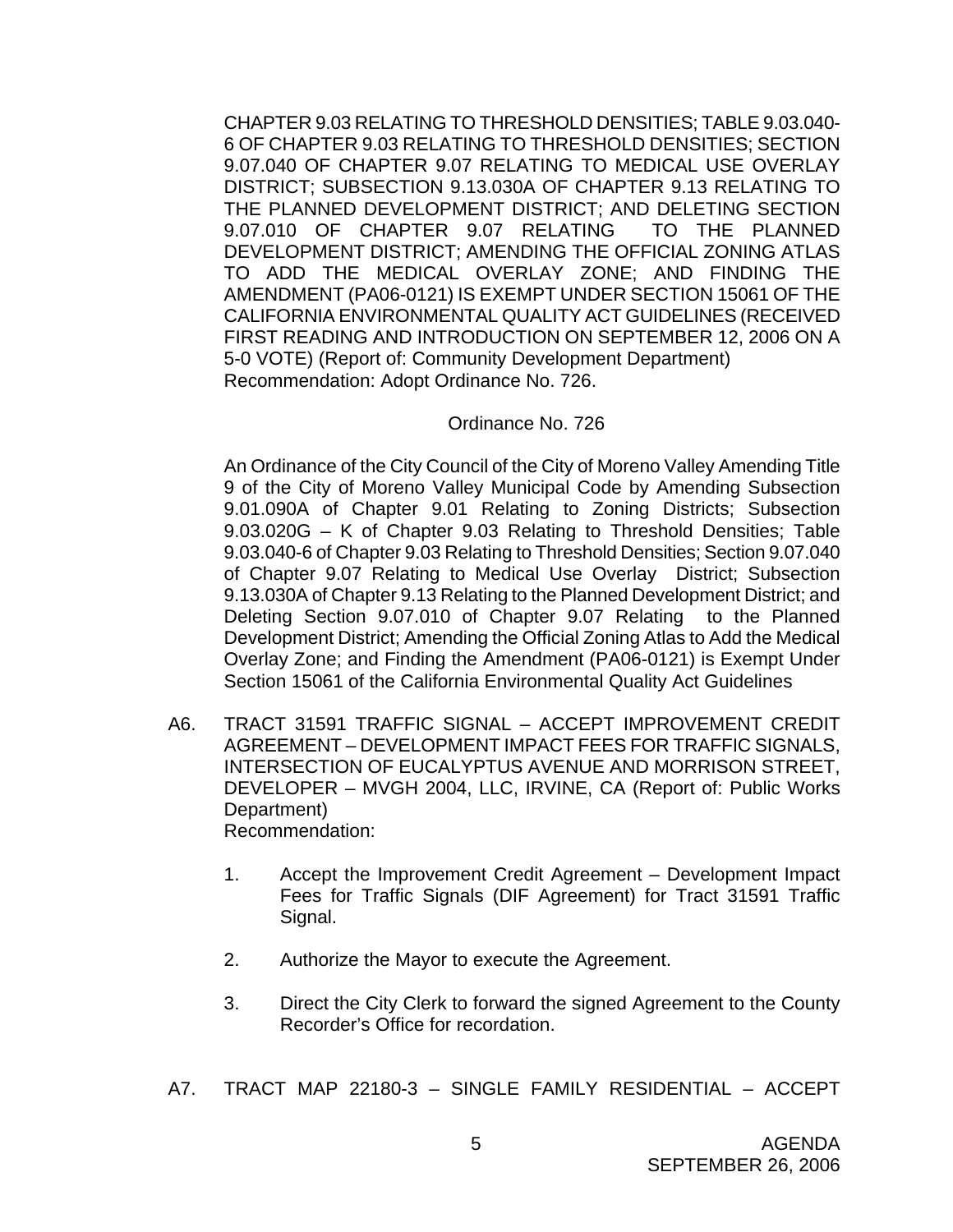AGREEMENT AND BONDS FOR PUBLIC IMPROVEMENTS, NORTH OF GENTIAN AVENUE, BETWEEN INDIAN STREET AND PERRIS BOULEVARD, SUBDIVIDER – PJRJ IRIS INVESTMENT LLC, RANCHO CUCAMONGA, CA (Report of: Public Works Department) Recommendation:

- 1. Accept the Agreement and Bonds for Public Improvements.
- 2. Authorize the Mayor to execute the Agreement.
- 3. Direct the City Clerk to forward the signed Agreement to the County Recorder's Office for recordation.
- 4. Authorize the City Engineer to execute any future time extension amendments to the agreement, subject to City Attorney approval, if the required public improvements are not completed within said timeframe.
- A8. PA05-0049 APPROVAL OF COOPERATIVE AGREEMENT FOR PERRIS VALLEY MASTER DRAINAGE PLAN – LATERAL B-3, BETWEEN THE RIVERSIDE COUNTY FLOOD CONTROL AND WATER CONSERVATION DISTRICT, CITY OF MORENO VALLEY, AND INDIAN STREET LLC, WEST SIDE OF INDIAN STREET AND NORTH SIDE OF PERRIS VALLEY STORM DRAIN, SUBDIVIDER – INDIAN STREET LLC, WALNUT, CA (Report of: Public Works Department) Recommendation:
	- 1. Approve the Cooperative Agreement between Riverside County Flood Control and Water Conservation District, City of Moreno Valley, and Indian Street LLC for Perris Valley Master Drainage Plan – Lateral B-3.
	- 2. Authorize the Mayor to execute the cooperative agreement.
	- 3. Direct the City Clerk to forward the signed agreement to Riverside County Flood Control and Water Conservation District.
- A9. TRACT MAP 22180 AQUEDUCT GREENBELT ACCEPT AGREEMENT AND BONDS FOR PUBLIC IMPROVEMENTS, NORTH OF GENTIAN AVENUE, BETWEEN INDIAN STREET AND PERRIS BOULEVARD, SUBDIVIDER – PJRJ IRIS INVESTMENT LLC, RANCHO CUCAMONGA, CA (Report of: Public Works Department) Recommendation:
	- 1. Accept the Agreement and Bonds for Public Improvements.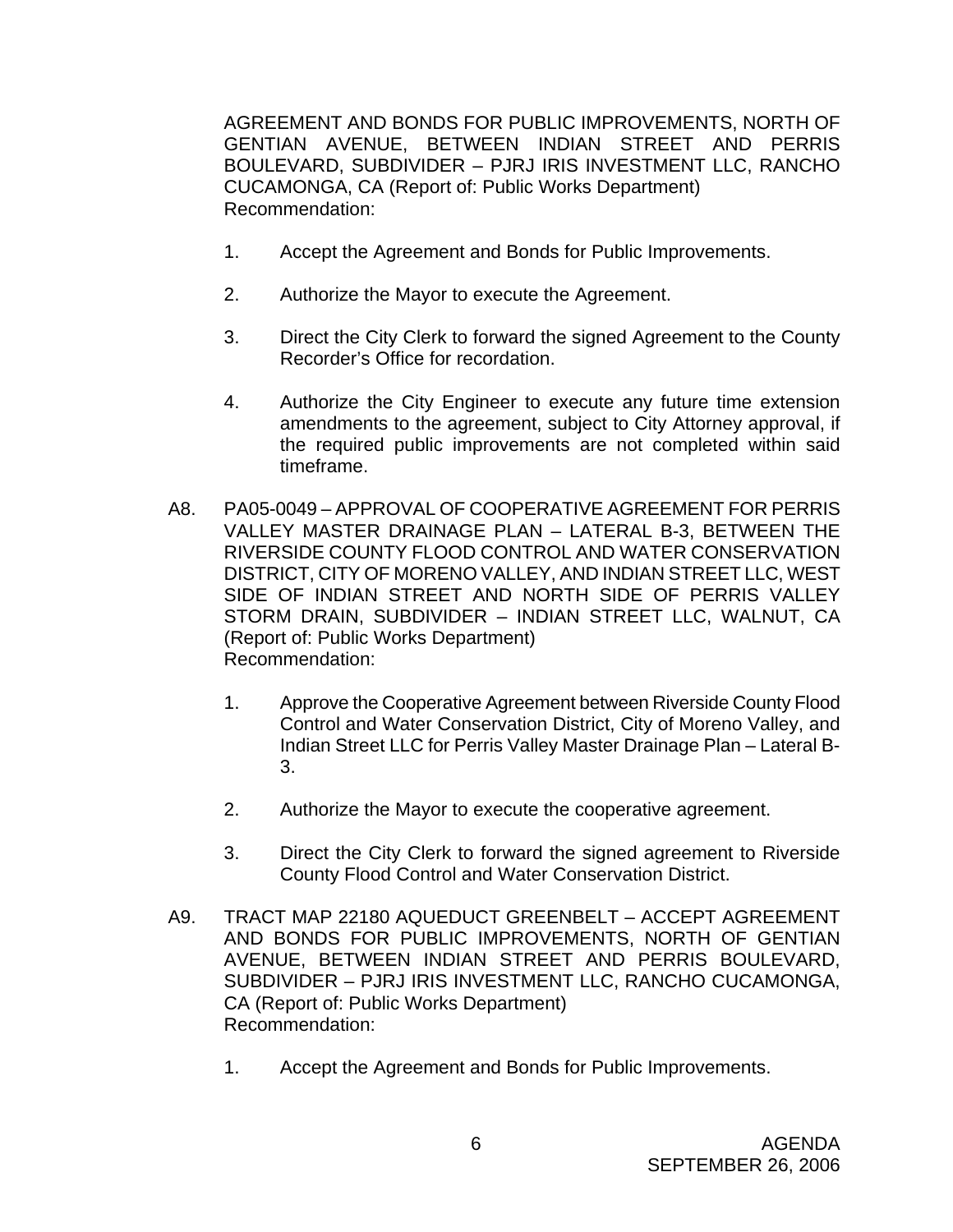- 2. Authorize the Mayor to execute the Agreement in the form attached hereto.
- 3. Direct the City Clerk to forward the signed Agreement to the County Recorder's Office for recordation.
- 4. Authorize the City Engineer to execute any future time extension amendments to the agreement, subject to City Attorney approval, if the required public improvements are not completed within said timeframe.
- A10. TRACT 30286 REDUCE FAITHFUL PERFORMANCE BOND AND ADOPT THE RESOLUTION AUTHORIZING ACCEPTANCE OF THE PUBLIC IMPROVEMENTS AS COMPLETE AND ACCEPTING FIRE ROCK LANE, SILVERADO COURT, HORSESHOE STREET, PRAIRIE LANE, LARIAT LANE, THOROUGHBRED LANE, AND BUCKBOARD LANE INTO THE CITY'S MAINTAINED STREET SYSTEM, SUBDIVIDER – K. HOVNANIAN FORECAST HOMES, INC., ONTARIO, CA (Report of: Public Works Department)

Recommendation:

 1. Adopt Resolution No. 2006-108 authorizing the acceptance of the public improvements for Tract 30286 as complete and accepting Fire Rock Lane, Silverado Court, Horseshoe Street, Prairie Lane, Lariat Lane, Thoroughbred Lane, and Buckboard Lane into the City's maintained street system.

#### Resolution No. 2006-108

 A Resolution of the City Council of the City of Moreno Valley, California, Authorizing the Acceptance of the Public Improvements as Complete within Tract 30286, and Accepting Fire Rock Lane, Silverado Court, Horseshoe Street, Prairie Lane, Lariat Lane, Thoroughbred Lane, and Buckboard Lane into the City's Maintained Street System

- 2. Authorize the City Engineer to execute the 90% reduction to the Faithful Performance Bond, exonerate the Material and Labor Bond in 90 days if there are no stop notices or liens on file with the City Clerk, and exonerate the final 10% of the Faithful Performance Bond in one year when all clearances are received.
- A11. TRACT 21461 REDUCE FAITHFUL PERFORMANCE BOND AND ADOPT THE RESOLUTION AUTHORIZING ACCEPTANCE OF THE PUBLIC IMPROVEMENTS AS COMPLETE AND ACCEPTING VIA PORTO, VIA PESCADERO, VIA INDIGO, AND VIA ARBOL INTO THE CITY'S MAINTAINED STREET SYSTEM, SUBDIVIDER – SUNNYMEAD RANCH,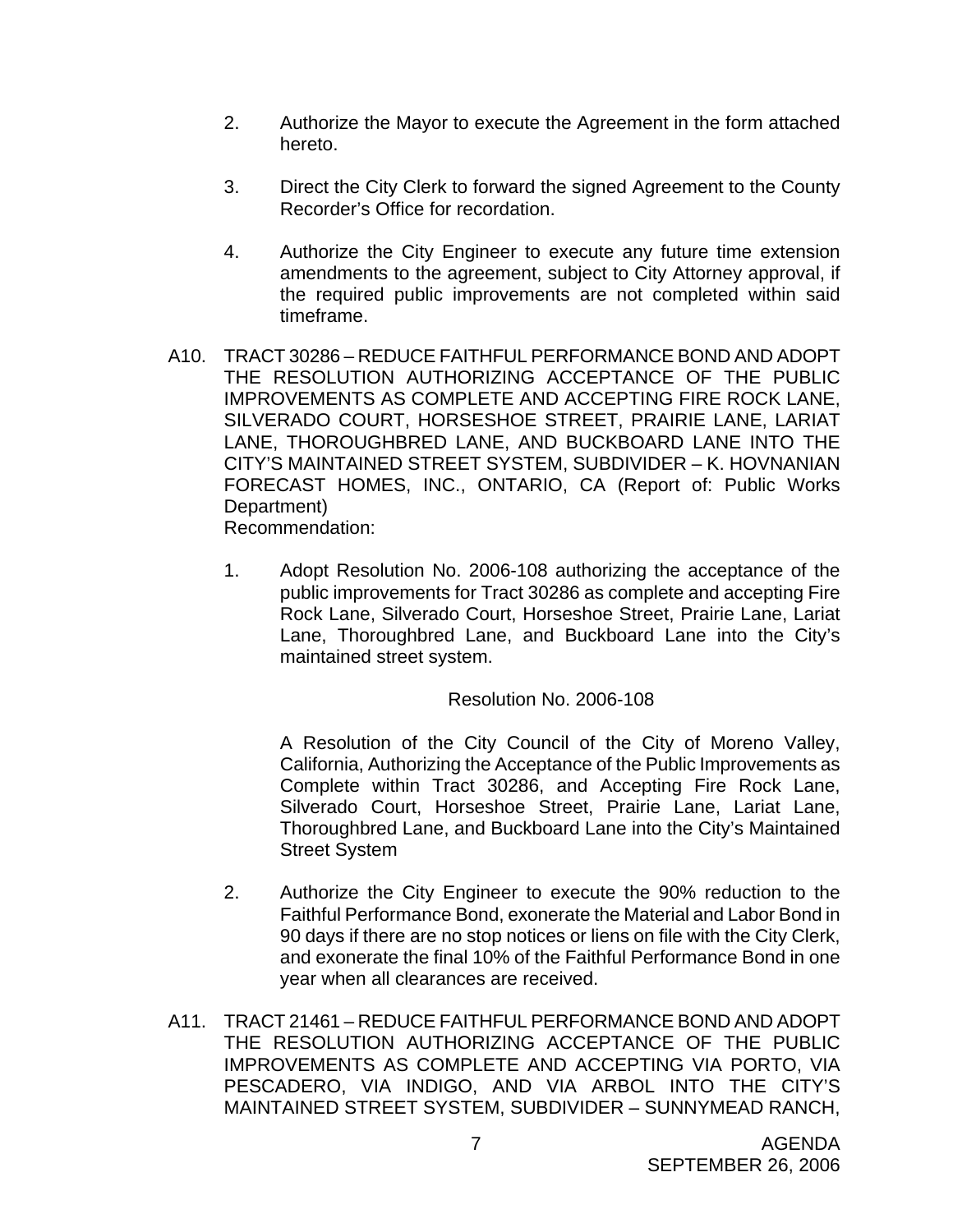LLC, NEWPORT BEACH, CA (Report of: Public Works Department) Recommendation:

 1. Adopt Resolution No. 2006- 109 authorizing the acceptance of the public improvements for Tract 21461 as complete and accepting Via Porto, Via Pescadero, Via Indigo, and Via Arbol into the City's maintained street system.

# Resolution No. 2006-109

 A Resolution of the City Council of the City of Moreno Valley, California, Authorizing the Acceptance of the Public Improvements as Complete Within Tract 21461, and Accepting Via Porto, Via Pescadero, Via Indigo, and Via Arbol into the City's Maintained Street **System** 

- 2. Authorize the City Engineer to execute the 90% reduction to the Faithful Performance Bond, exonerate the Material and Labor Bond in 90 days if there are no stop notices or liens on file with the City Clerk, and exonerate the final 10% of the Faithful Performance Bond in one year when all clearances are received.
- A12. TRACT 30286-1 REDUCE FAITHFUL PERFORMANCE BOND AND ADOPT THE RESOLUTION AUTHORIZING ACCEPTANCE OF THE PUBLIC IMPROVEMENTS AS COMPLETE AND ACCEPTING COACHLIGHT COURT, THOROUGHBRED LANE, SAGE COURT, OLD ANVIL LANE, HITCHING POST STREET, PRAIRIE LANE, AND PONDEROSA STREET INTO THE CITY'S MAINTAINED STREET SYSTEM, SUBDIVIDER – THE FORECAST GROUP, L.P., ONTARIO, CA (Report of: Public Works Department) Recommendation:
	- 1. Adopt Resolution No. 2006-110 authorizing the acceptance of the public improvements for Tract 30286-1 as complete and accepting Coachlight Court, Thoroughbred Lane, Sage Court, Old Anvil Lane, Hitching Post Street, Prairie Lane, and Ponderosa Street into the City's maintained street system

Resolution No. 2006-110

 A Resolution of the City Council of the City of Moreno Valley, California, Authorizing the Acceptance of the Public Improvements as Complete Within Tract 30286-1, and Accepting Coachlight Court, Thoroughbred Lane, Sage Court, Old Anvil Lane, Hitching Post Street, Prairie Lane, and Ponderosa Street into the City's Maintained Street System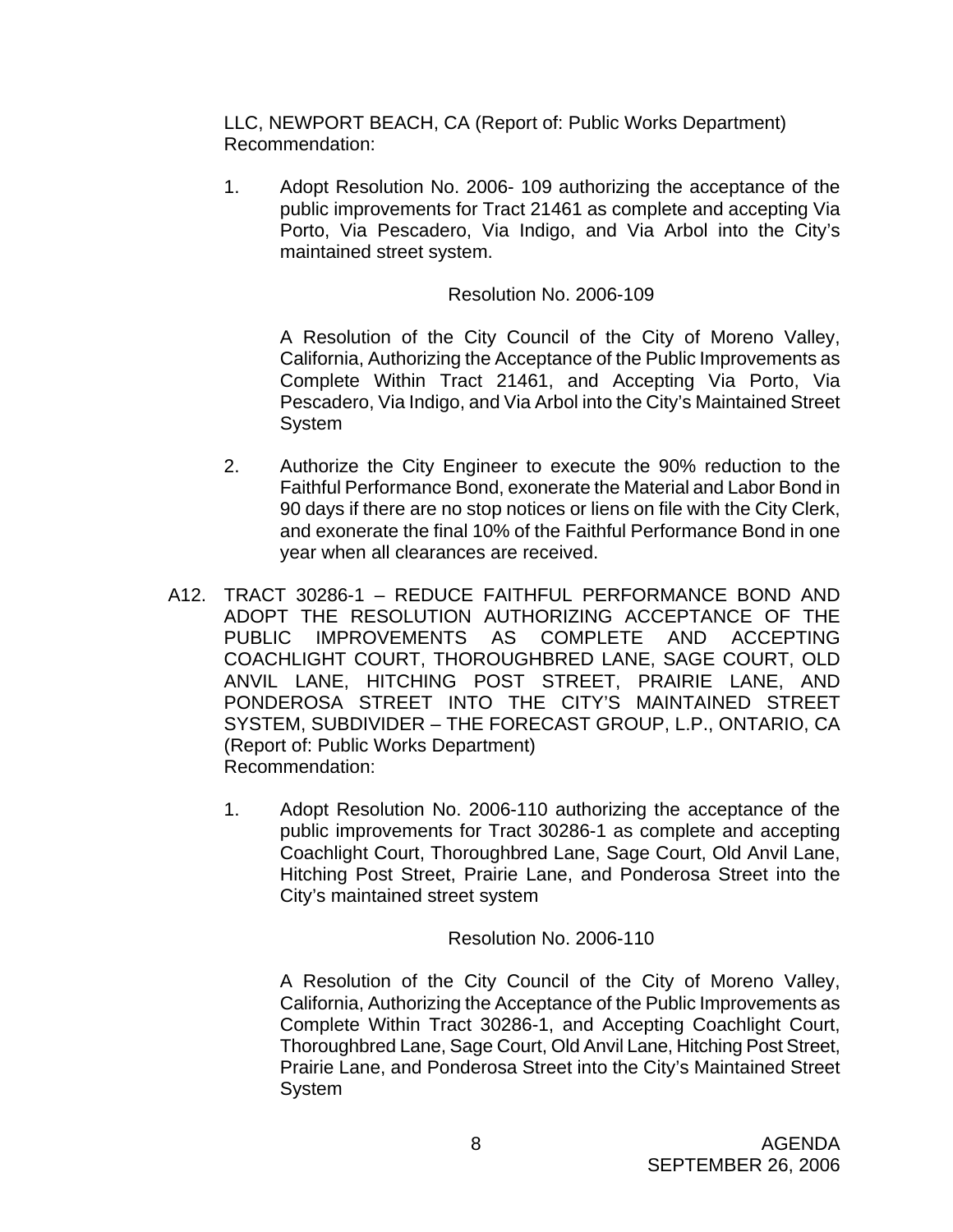- 2. Authorize the City Engineer to execute the 90% reduction to the Faithful Performance bond, exonerate the Material and Labor Bond in 90 days if there are no stop notices or liens on file with the City Clerk, and exonerate the final 10% of the Faithful Performance Bond in one year when all clearances are received.
- A13. PA03-0161 REDUCE FAITHFUL PERFORMANCE BOND AND ADOPT THE RESOLUTION AUTHORIZING ACCEPTANCE OF THE PUBLIC IMPROVEMENTS AS COMPLETE AND ACCEPTING THOSE PORTIONS OF CALLE SAN JUAN DE LOS LAGOS AND CORPORATE WAY ALONG PROJECT FRONTAGE INTO THE CITY'S MAINTAINED STREET SYSTEM, SUBDIVIDER – MSSA LLC, WESTLAKE VILLAGE, CA (Report of: Public Works Department) Recommendation:
	- 1. Adopt Resolution No. 2006-111 authorizing the acceptance of the public improvements for PA03-0161 as complete and accepting those portions of Calle San Juan De Los Lagos and Corporate Way along project frontage into the City's maintained street system.

#### Resolution No. 2006-111

 A Resolution of the City Council of the City of Moreno Valley, California, Authorizing the Acceptance of the Public Improvements as Complete Associated with PA03-0161, and Accepting those Portions of Calle San Juan De Los Lagos and Corporate Way Along Project Frontage into the City's Maintained Street System

- 2. Authorize the City Engineer to execute the 90% reduction to the Faithful Performance Bond, exonerate the Material and Labor Bond in 90 days if there are no stop notices or liens on file with the City Clerk, and exonerate the final 10% of the Faithful Performance Bond in one year when all clearances are received.
- A14. TRACT MAP 22180-2 SINGLE FAMILY RESIDENTIAL ACCEPT AGREEMENT AND BONDS FOR PUBLIC IMPROVEMENTS, NORTH OF GENTIAN AVENUE, BETWEEN INDIAN STREET AND PERRIS BOULEVARD, SUBDIVIDER – PJRJ IRIS INVESTMENT LLC, RANCHO CUCAMONGA, CA (Report of: Public Works Department) Recommendation:
	- 1. Accept the Agreement and Bonds for Public Improvements.
	- 2. Authorize the Mayor to execute the Agreement.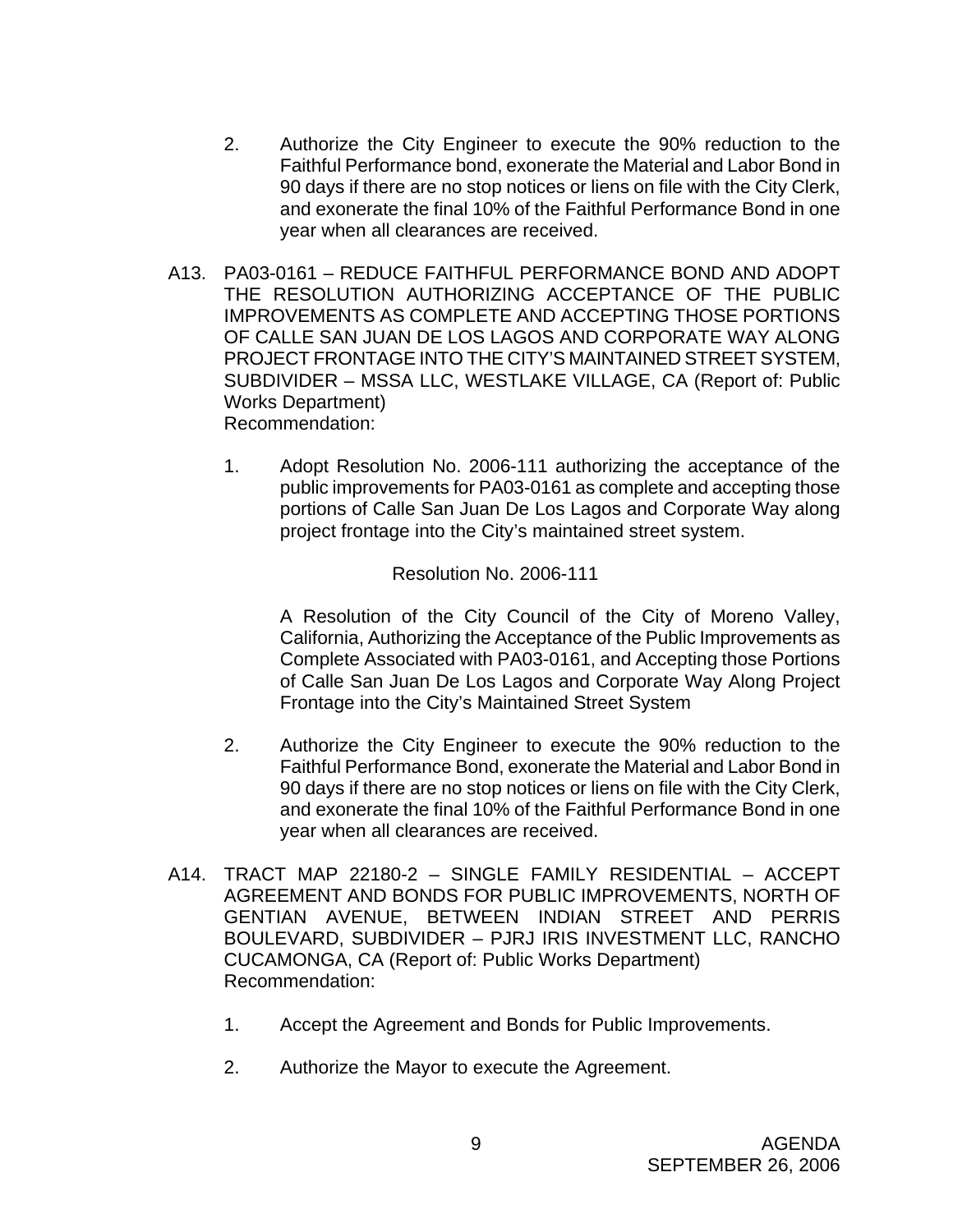- 3. Direct the City Clerk to forward the signed Agreement to the County Recorder's Office for recordation.
- 4. Authorize the City Engineer to execute any future time extension amendments to the agreement, subject to City Attorney approval, if the required public improvements are not completed within said timeframe.
- A15. TRACT MAP 30268 ACCEPT FINAL MAP, AGREEMENT AND BONDS FOR PUBLIC IMPROVEMENTS, SOUTH OF IRIS BOULEVARD AND WEST OF OLIVER STREET, SUBDIVIDER – CHT INVESTMENT, LLC, NEWPORT BEACH, CA (Report of: Public Works Department) Recommendation:
	- 1. Approve Final Map 30268, authorize the City Clerk to sign the map and transmit said map to the County Recorder's Office for recordation.
	- 2. Accept the Agreement and Bonds for Public Improvements.
	- 3. Authorize the Mayor to execute the Agreement.
	- 4. Direct the City Clerk to forward the signed Agreement to the County Recorder's Office for recordation.
	- 5. Authorize the City Engineer to execute any future amendments to the agreement if the required street improvements are not completed within said timeframe.
- A16. APPROVE TRACT MAP 31269 SINGLE FAMILY RESIDENTIAL ACCEPT AGREEMENT AND BONDS FOR PUBLIC IMPROVEMENTS FOR TRACT 31269, TRACT 31269 STORM DRAIN, AND TRACT 31269 PARKS AND RECREATION, NORTH OF COTTONWOOD AVENUE, SOUTH OF DRACAEA AVENUE, EAST OF QUINCY STREET, AND WEST OF REDLANDS BOULEVARD, SUBDIVIDER – PINNACLE MORENO VALLEY 72, LLC, ALISO VIEJO, CA (Report of: Public Works Department) Recommendation:
	- 1. Approve Tract 31269, authorize the City Clerk to sign the map and transmit said map to the County Recorder's Office for recordation.
	- 2. Accept the Agreements and Bonds for Public Improvements.
	- 3. Authorize the Mayor to execute the Agreements.
	- 4. Direct the City Clerk to forward the signed Agreements to the County Recorder's Office for recordation.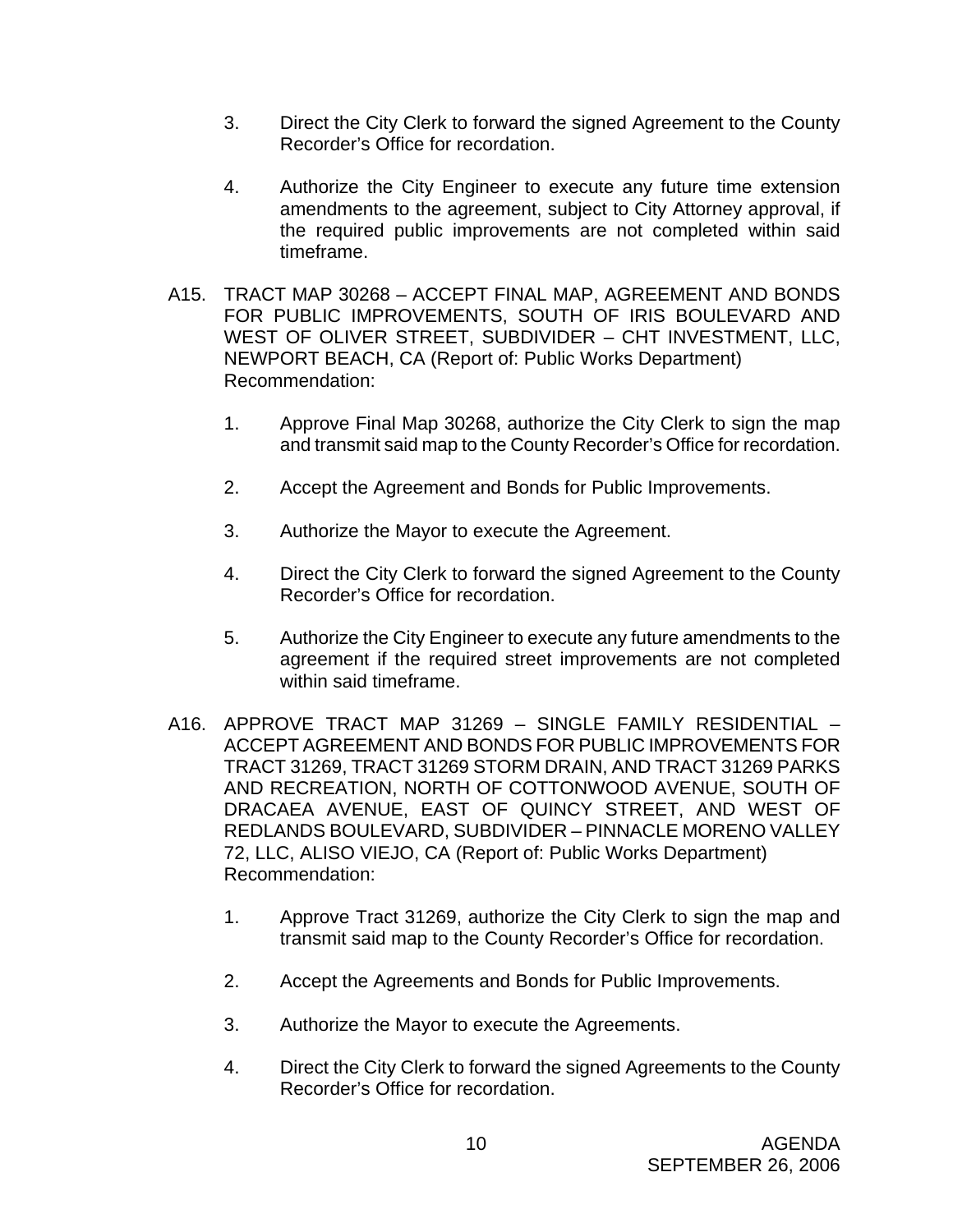- 5. Authorize the City Engineer to execute any future time extension amendments to the agreements, subject to City Attorney approval, if the required public improvements are not completed within said timeframe.
- A17. AUTHORIZATION TO INCREASE FY 06/07 PURCHASE ORDER FOR "ON-CALL" INSPECTION SERVICES WITH VALI COOPER & ASSOCIATES (VCA) (Report of: Public Works Department) Recommendation: Authorize the City Manager to execute the \$90,000 change order to the existing FY 06/07 purchase order with VCA for "On-Call" inspection services.
- A18. RIVERSIDE COUNTY HOUSEHOLD HAZARDOUS WASTE AGREEMENT (Report of: Public Works Department) Recommendation:
	- 1. Approve the agreement, prepared by the Riverside County Waste Management Department, Planning and Recycling Division, to continue the Household Hazardous Waste Mobile Collection Program at the City of Moreno Valley Corporate Yard from July 1, 2006 through June 30, 2007; and
	- 2. Authorize the Mayor to execute this agreement.
- A19. RESOLUTION AMENDING MORENO VALLEY UTILITIES ELECTRICAL RATES AND IMPLEMENTING A SCHEDULE OF THE PROPOSED AMENDED RATES (Report of: Public Works Department) Recommendation: Adopt Resolution No. 2006-112:
	- 1. Amending the Moreno Valley Utilities electrical rates in Exhibit B (Rate Adjustments); and
	- 2. Implementing a schedule to adjust the Moreno Valley Utilities electrical rates to reflect the same schedule as Southern California Edison.

Resolution No. 2006-112

 A Resolution of the City Council of the City of Moreno Valley, California, to Amend the Electric Rates for Moreno Valley Utilities and to Implement a Schedule of the Amended Rates

A20. MINUTES – REGULAR MEETING OF SEPTEMBER 12, 2006 (Report of: City Clerk's Department) Recommendation: Approve as submitted.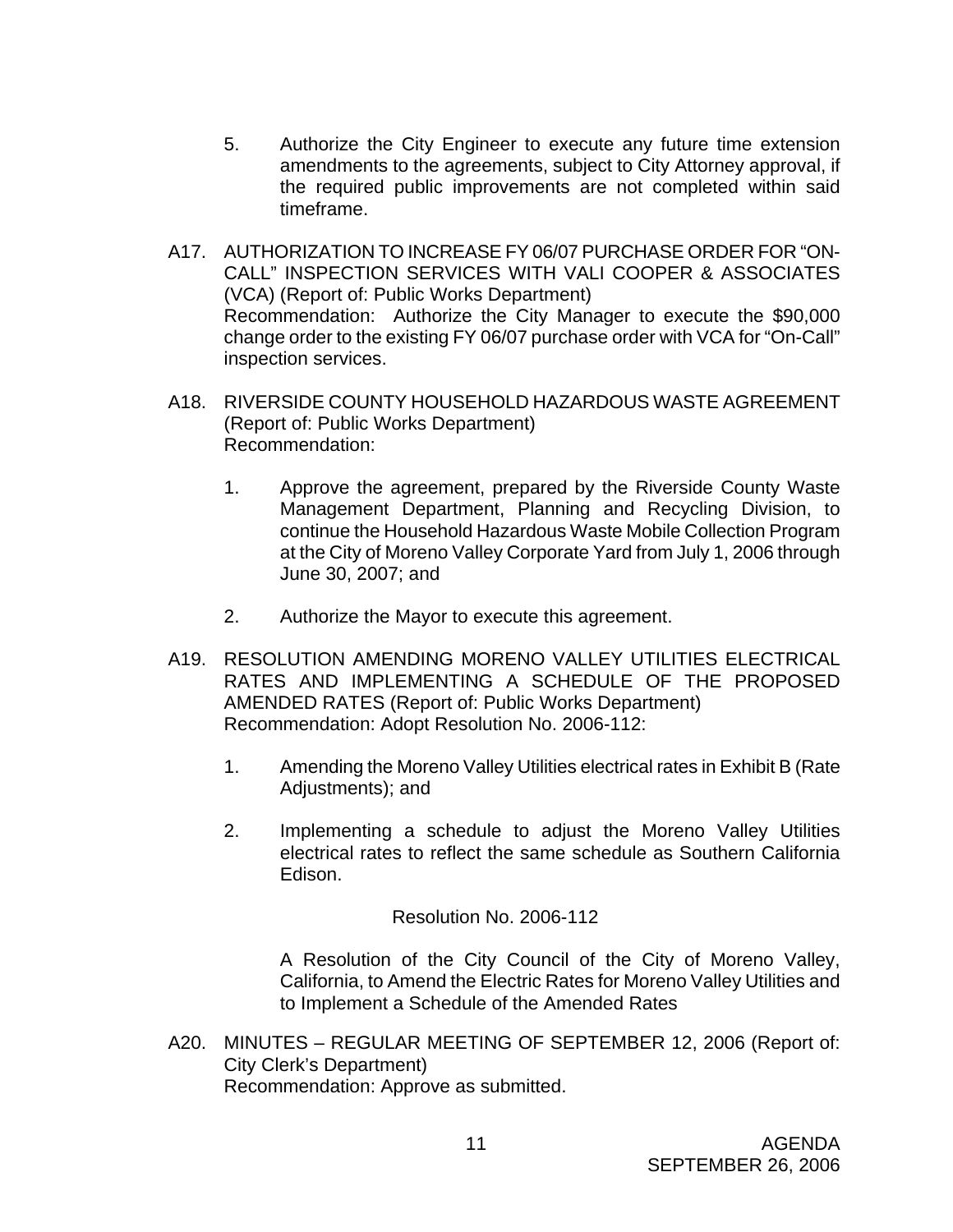# **B. CONSENT CALENDAR** - **COMMUNITY SERVICES DISTRICT**

- B1. ORDINANCES FIRST READING BY TITLE ONLY Recommendation: Waive reading of all Ordinance Introductions and read by title only.
- B2. MINUTES REGULAR MEETING OF SEPTEMBER 12, 2006 (Report of City Clerk's Department) Recommendation: Approve as submitted.
- B3. RESOLUTION READOPTING A CONFLICT OF INTEREST CODE (Report of: City Clerk's Department) Recommendation: Find that no change in the Conflict of Interest Code for the District is needed.
- B4. PUBLIC MEETING REGARDING THE MAIL BALLOT PROCEEDINGS (REBALLOT) FOR A PROPOSED PARCEL CHARGE INCREASE FOR COMMUNITY SERVICES DISTRICT (CSD) ZONE D (PARKWAY LANDSCAPE MAINTENANCE) FOR TRACTS 18784/20906, 19912, AND 21616 (Report of: Public Works Department) Recommendation: Accept public comments regarding the mail ballot proceedings for the proposed increase in the CSD Zone D annual parcel charge for Tracts 18784/20906, 19912, and 21616.

# **C. CONSENT CALENDAR** - **COMMUNITY REDEVELOPMENT AGENCY**

- C1. ORDINANCES FIRST READING BY TITLE ONLY Recommendation: Waive reading of all Ordinance Introductions and read by title only.
- C2. MINUTES REGULAR MEETING OF SEPTEMBER 12, 2006 (Report of City Clerk's Department) Recommendation: Approve as submitted.
- C3. RESOLUTION READOPTING A CONFLICT OF INTEREST CODE (Report of: City Clerk's Department) Recommendation: Find that no change in the Conflict of Interest Code for the Agency is needed.

# **D. CONSENT CALENDAR** - **BOARD OF LIBRARY TRUSTEES**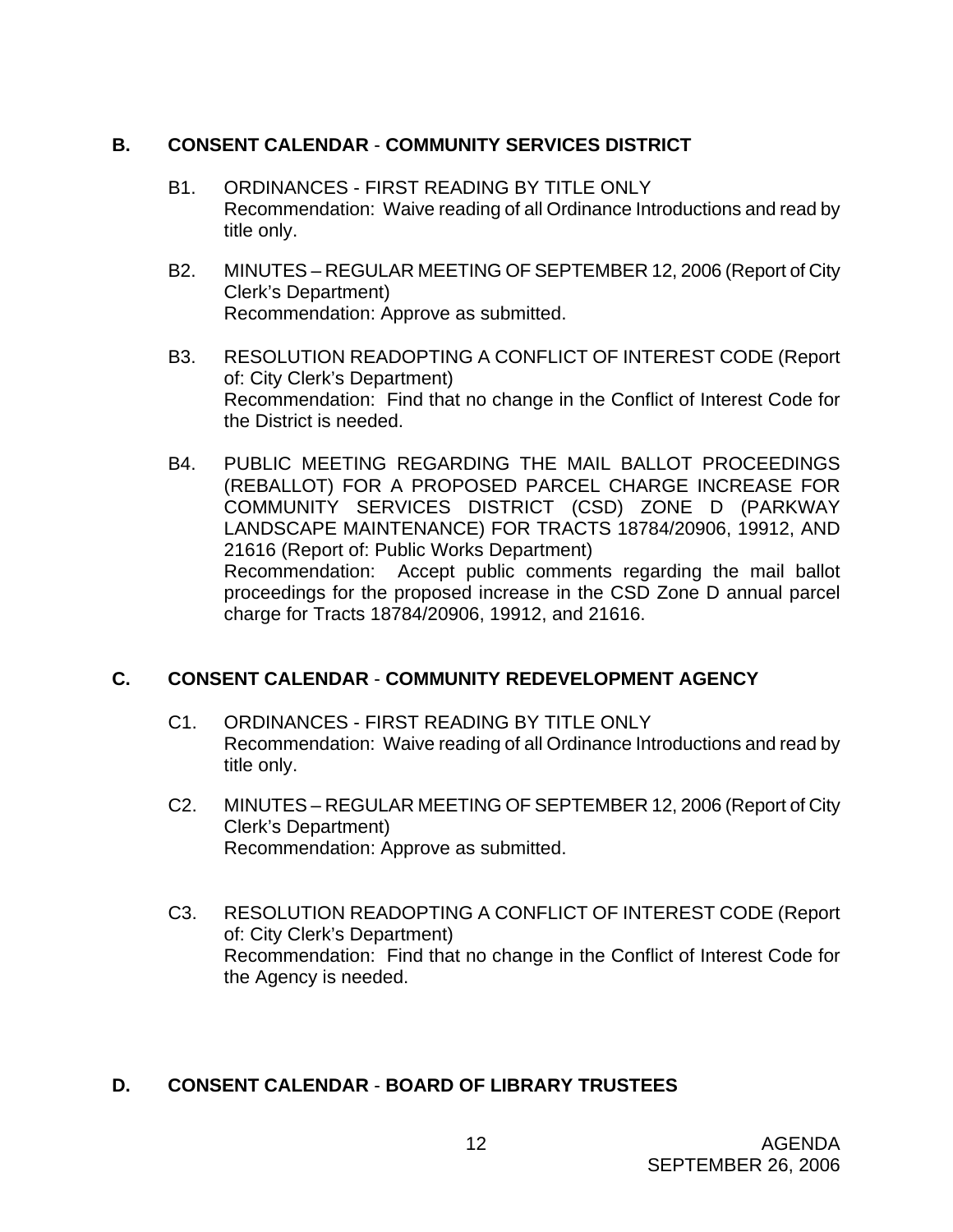- D1. ORDINANCES FIRST READING BY TITLE ONLY Recommendation: Waive reading of all Ordinance Introductions and read by title only.
- D2. MINUTES REGULAR MEETING OF SEPTEMBER 12, 2006 (Report of City Clerk's Department) Recommendation: Approve as submitted.

# **E. PUBLIC HEARINGS - NONE**

#### **F. ITEMS REMOVED FROM CONSENT CALENDARS FOR DISCUSSION OR SEPARATE ACTION**

#### **G. REPORTS**

- G1. CITY COUNCIL REPORTS ON REGIONAL AND REIMBURSABLE **ACTIVITIES** 
	- a. Report on March Joint Powers Commission by Council Member **Stewart**
- G2. APPOINTMENTS TO THE PARKS AND RECREATION COMMISSION AND THE RECREATIONAL TRAILS BOARD (Report of: City Clerk's Department) Recommendation: That the City Council, after reviewing the ballots provided by the City Clerk:
	- 1. Appoint one member to the Parks and Recreation Commission for a term expiring June 30, 2007;
	- 2. Appoint one member to the Recreational Trails Board for a term expiring June 30, 2009;
	- 3. If appointments are not made, declare the positions vacant and authorize the City Clerk to re-notice the positions as vacant.
- G3. APPROVE AN AGREEMENT BETWEEN THE CITY OF MORENO VALLEY AND THE WESTERN SYSTEMS POWER POOL (WSPP) TO FACILITATE THE PURCHASE OF ELECTRICAL ENERGY FOR MORENO VALLEY UTILITIES (MVU) (Report of: Public Works Department) Recommendation:
	- 1. Approve an agreement between the City of Moreno Valley and Western Systems Power Pool;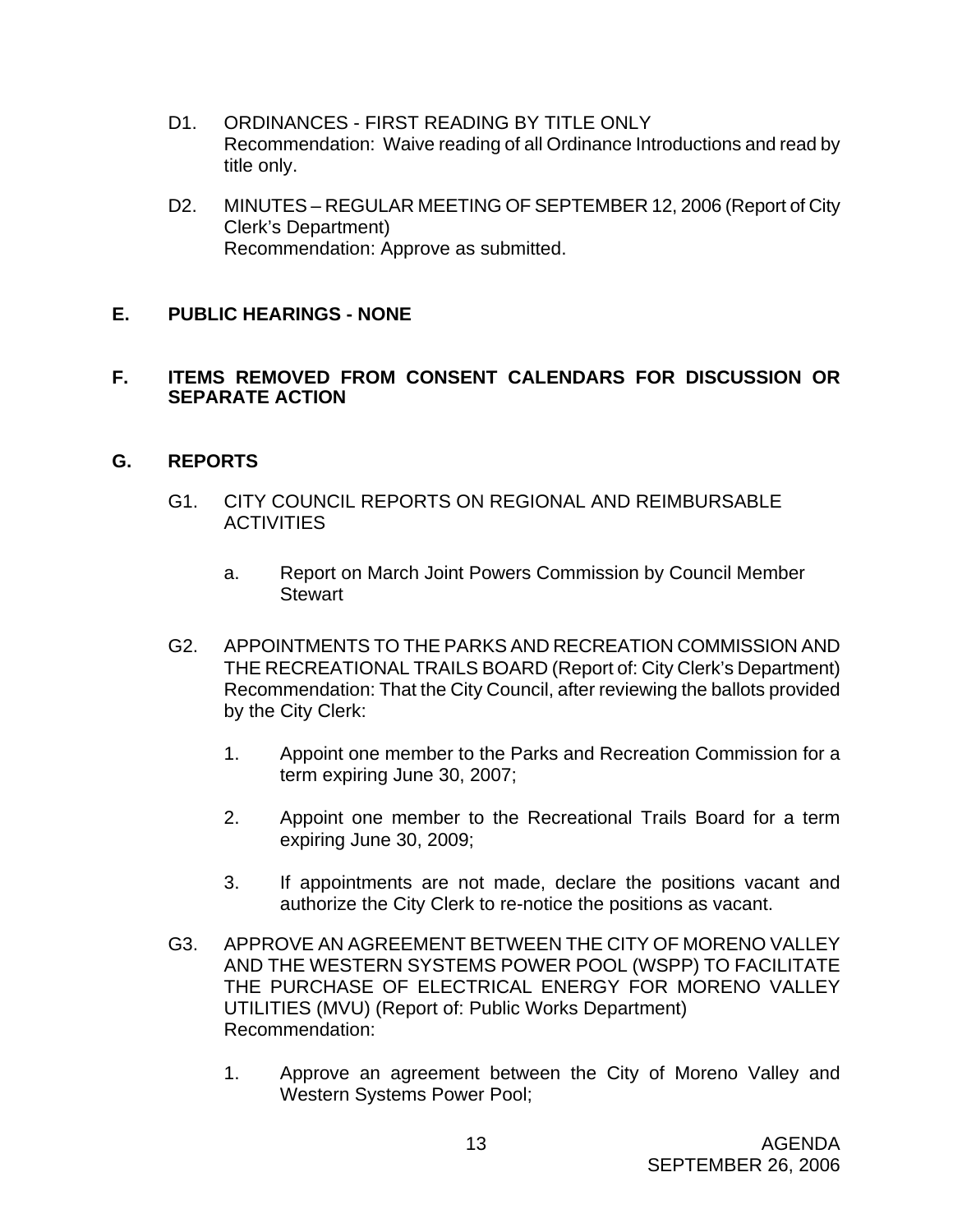- 2. Submit an Application Letter with a \$25,000 fee to Western Systems Power Pool; and
- 3. Authorize the Mayor to sign the agreement on behalf of the City of Moreno Valley.
- G4. OWNER PARTICIPATION AGREEMENT WITH ROBERTSON'S READY MIX (Report of: Economic Development Department) Recommendation:
	- 1. The Mayor and City Council adopt Resolution No. 2006-114, a resolution of the City of Moreno Valley approving and authorizing an Owner Participation Agreement with Robertson's Ready Mix; and

#### Resolution No. 2006-114

A Resolution of the City Council of the City of Moreno Valley Approving an Owner Participation Agreement by and among the City, the Community Redevelopment Agency of the City of Moreno Valley and Robertson's Ready Mix, Inc.

2. The Chairperson and Members of the Board of Directors of the Community Redevelopment Agency of Moreno Valley adopt Resolution No. RDA 2006-07, a resolution of the Community Redevelopment Agency of Moreno Valley approving and authorizing an Owner Participation Agreement with Robertson's Ready Mix.

Resolution No. RDA 2006-07

A Resolution of the Community Redevelopment Agency of the City of Moreno Valley Approving an Owner Participation Agreement by and among the Agency, the City of Moreno Valley and Robertson's Ready Mix, Inc.

- G5. APPROVE AN AGREEMENT WITH ABB, INC. FOR THE DESIGN AND CONSTRUCTION OF THE MORENO VALLEY UTILITIES (MVU) 115 KILOVOLT (kV) SUBSTATION AND SWITCHYARD FACILITY ON AN EMERGENCY BASIS AND RESOLUTION MAKING FINDINGS OF AN EMERGENCY AND AUTHORIZING THE EXECUTION OF THE AGREEMENT AND ADOPTING A NEGATIVE DECLARATION FOR THE SUBSTATION AND SWITCHYARD PROJECT PURSUANT TO THE CALIFORNIA ENVIRONMENTAL QUALITY ACT (Report of: Public Works Department) Recommendation:
	- 1. Adopt a Negative Declaration for the Substation and Switchyard Project and the Design-Build Agreement;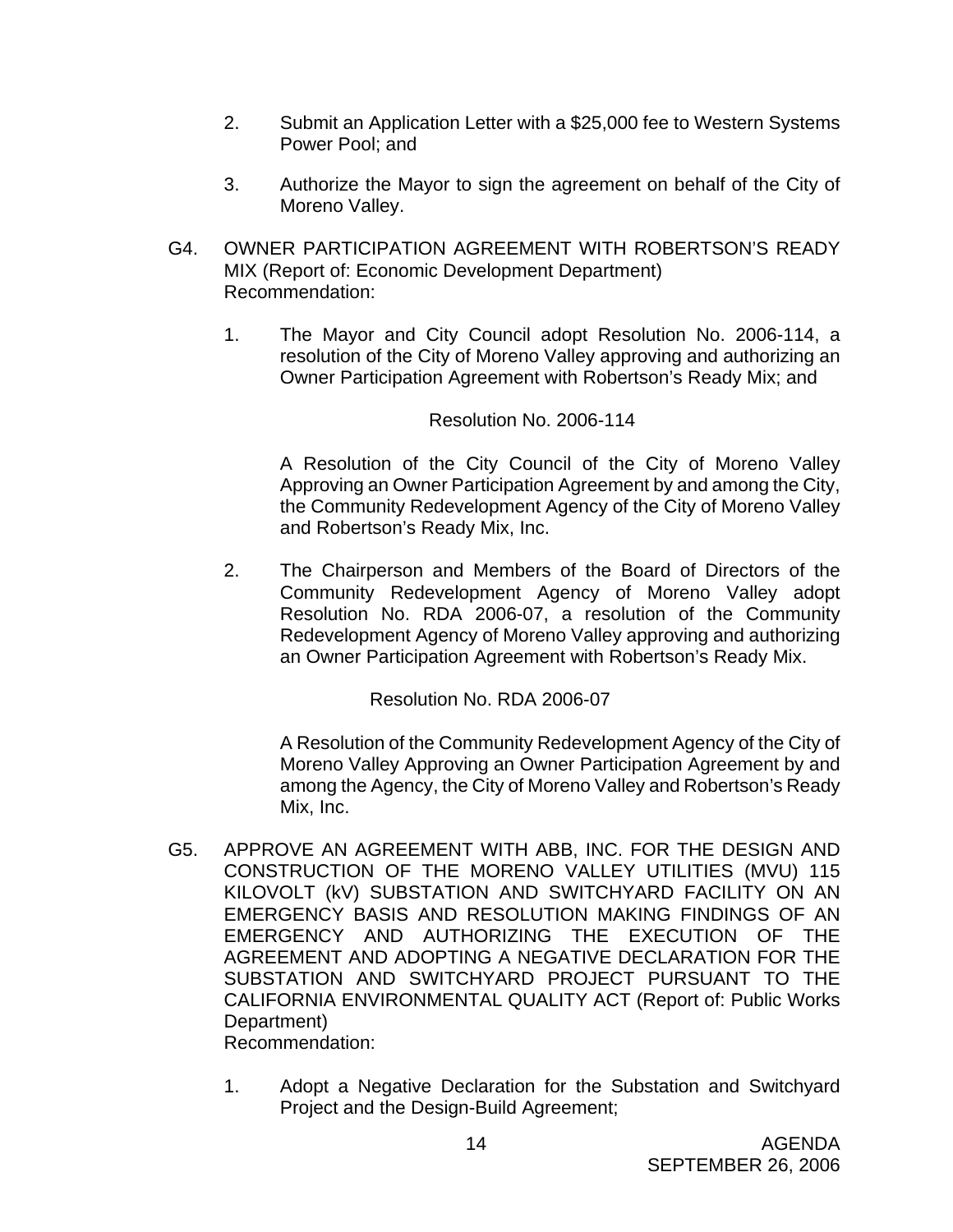2. Adopt, by four-fifths vote, Resolution 2006-113 Making Findings of an Emergency and Authorizing the Execution of the Design-Build Agreement for the Moreno Valley Utilities Substation and Switchyard Project between the City of Moreno Valley, as Owner, and ABB, Inc., a Delaware Corporation, as Design-Builder, in Accordance with Public Contracts Code Sections 20168, 22050, and 5956 and Adopting a Negative Declaration for the Substation and Switchyard Project Pursuant to the California Environmental Quality Act;

#### Resolution No. 2006-113

A Resolution of the City Council of the City of Moreno Valley Making Findings of an Emergency and Authorizing the Execution of the Design-Build Agreement for the Moreno Valley Utilities Substation and Switchyard Project between the City of Moreno Valley, as Owner, and ABB, Inc., a Delaware Corporation, as Design-Builder, in Accordance with Public Contracts Code Sections 20168, 22050, and 5956 and Adopting a Negative Declaration for the Substation/Switchyard Project Pursuant to the California Environmental Quality Act

- 3. Approve the Design-Build Agreement for the Moreno Valley Utilities Substation and Switchyard Project between the City of Moreno Valley, as Owner, and ABB, Inc., a Delaware Corporation, as Design-Builder; and
- 4. Authorize the Mayor to sign the Agreement on behalf of the City of Moreno Valley.
- G6. CITY MANAGER'S REPORT (Informational Oral Presentation not for Council action)

#### **H. LEGISLATIVE ACTIONS**

ORDINANCES - 1ST READING AND INTRODUCTION - NONE

ORDINANCES - 2ND READING AND ADOPTION

 H1. ORDINANCE NO. 725 – AN ORDINANCE OF THE CITY COUNCIL OF THE CITY OF MORENO VALLEY, CALIFORNIA, APPROVING CHANGE OF ZONE PA06-0120 FOR VARIOUS LOCATIONS WITHIN THE CITY OF MORENO VALLEY CONSISTENT WITH THE COMPREHENSIVE UPDATE TO THE CITY'S GENERAL PLAN LAND USE MAP AND FINDING THAT THE APPLICATION IS CONSISTENT WITH THE PREVIOUSLY CERTIFIED FINAL PROGRAM ENVIRONMENTAL IMPACT REPORT (SCH#200091075) (RECEIVED FIRST READING AND INTRODUCTION ON SEPTEMBER 12,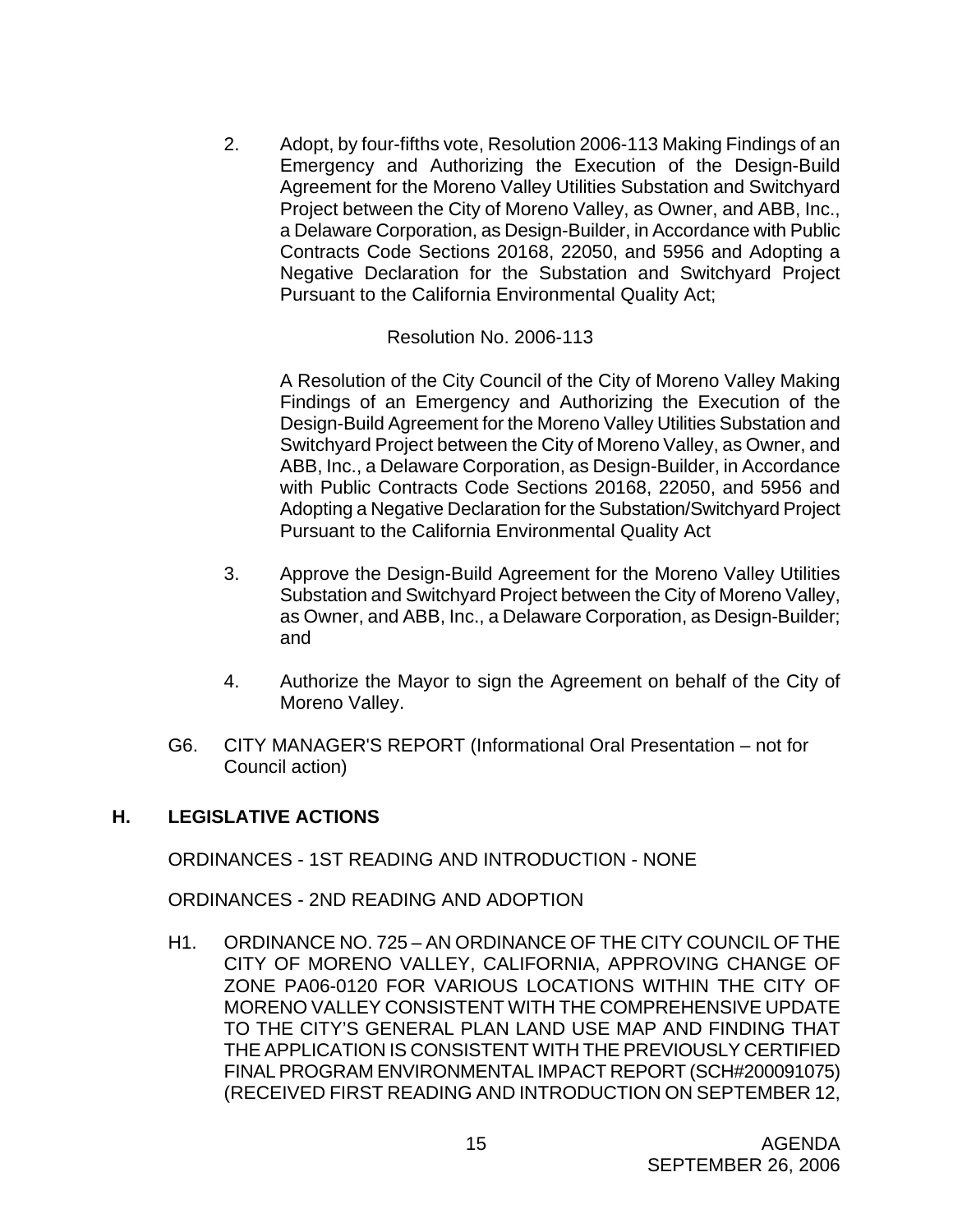2006 ON A 4-0-1 VOTE, WEST ABSTAINING) (Report of: Community Development Department) Recommendation: Adopt Ordinance No. 725

#### Ordinance No. 725

An Ordinance of the City Council of the City of Moreno Valley, California, Approving Change of Zone PA06-0120 for Various Locations within the City of Moreno Valley Consistent with the Comprehensive Update to the City's General Plan Land Use Map and Finding that the Application is Consistent with the Previously Certified Final Program Environmental Impact Report (SCH#200091075)

ORDINANCES - URGENCY ORDINANCES - NONE

RESOLUTIONS – NONE

# PUBLIC COMMENTS **ON ANY SUBJECT NOT ON THE AGENDA** UNDER THE JURISDICTION OF THE CITY COUNCIL

Those wishing to speak should complete and submit a BLUE speaker slip to the Bailiff. There is a three-minute time limit per person. All remarks and questions shall be addressed to the presiding officer or to the City Council and not to any individual Council member, staff member or other person.

# **CLOSING COMMENTS AND/OR REPORTS OF THE CITY COUNCIL, COMMUNITY SERVICES DISTRICT, OR COMMUNITY REDEVELOPMENT AGENCY**